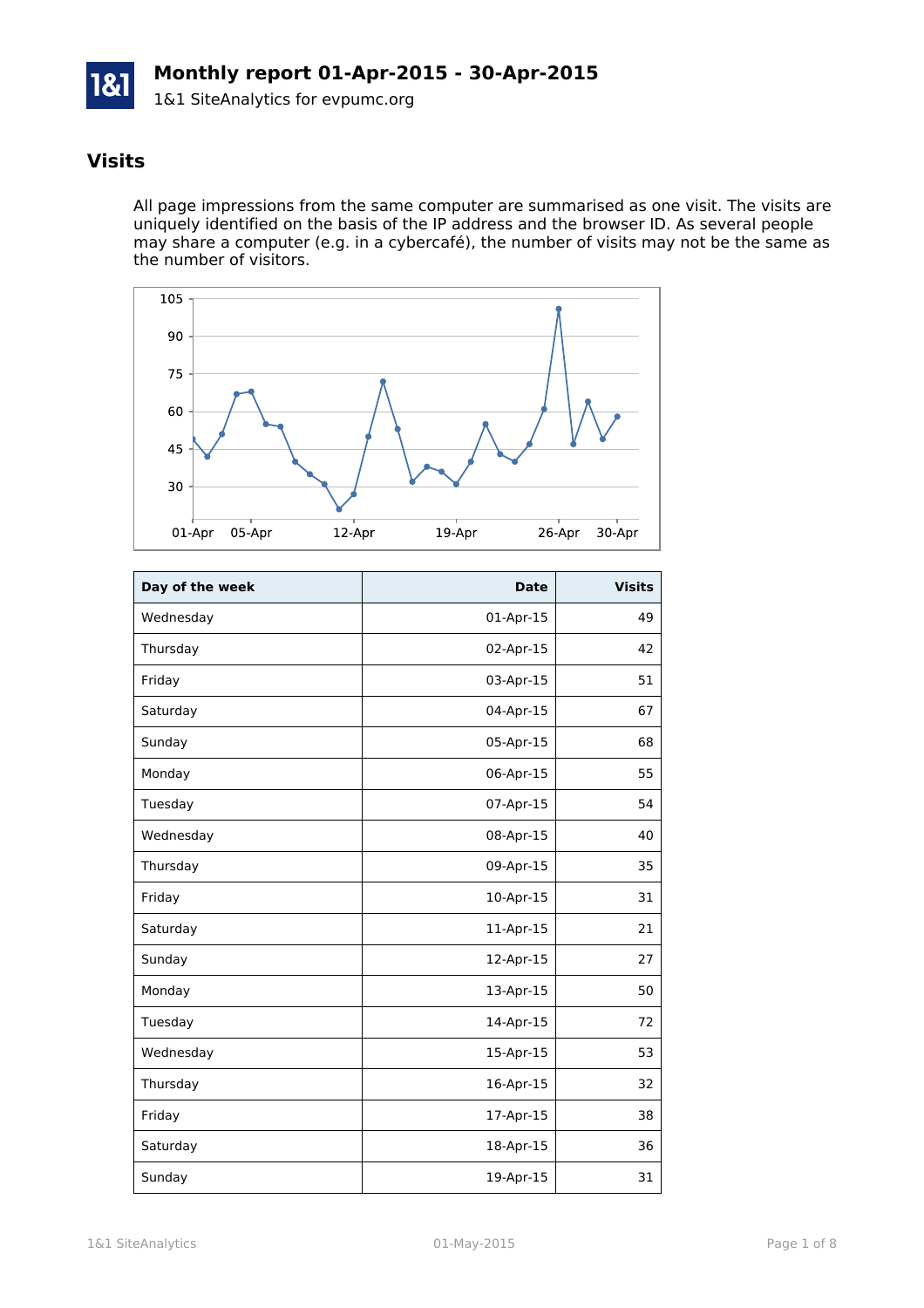| Day of the week | <b>Date</b>     | <b>Visits</b> |
|-----------------|-----------------|---------------|
| Monday          | 20-Apr-15       | 40            |
| Tuesday         | 21-Apr-15       | 55            |
| Wednesday       | 22-Apr-15       | 43            |
| Thursday        | 23-Apr-15       | 40            |
| Friday          | 24-Apr-15       | 47            |
| Saturday        | 25-Apr-15       | 61            |
| Sunday          | 26-Apr-15       | 101           |
| Monday          | 27-Apr-15       | 47            |
| Tuesday         | 28-Apr-15       | 64            |
| Wednesday       | 29-Apr-15       | 49            |
| Thursday        | 30-Apr-15       | 58            |
|                 | <b>Total</b>    | 1,457         |
|                 | <b>Averages</b> | 49            |

### **Search engines**

Using this analysis, you can identify the search engines used by your visitors. You can also see how many visitors reach your pages via the respective search engines.



| <b>Search engines</b> | <b>Visits</b> | $\%$     |
|-----------------------|---------------|----------|
| www.google.com        | 4             | 80.00 %  |
| www.search.ask.com    |               | 20.00 %  |
| <b>Total</b>          |               | 100.00 % |

1&1 SiteAnalytics 01-May-2015 Page 2 of 8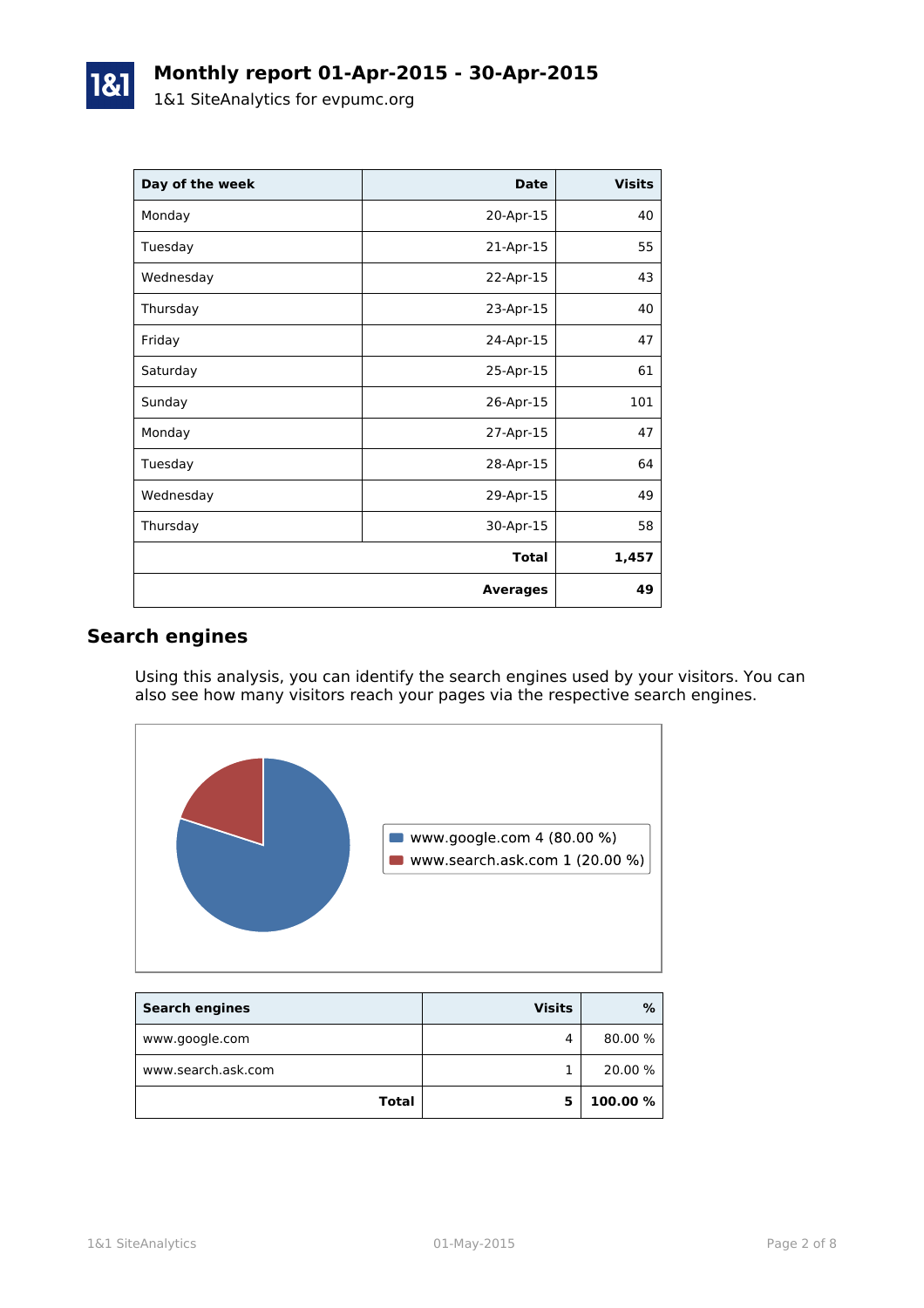

### **Search terms**

The table shows the search terms by means of which your website was found most frequently. Every row contains a search term. For example, if somebody found your website by means of the phrase "repair car", both "repair" and "car" will be displayed as independent terms in the table.

| <b>Search terms</b> | <b>Visits</b> | %        |
|---------------------|---------------|----------|
| elimsport           |               | 33.33 %  |
| eumc                |               | 33.33 %  |
| evpumc.org          |               | 33.33 %  |
| <b>Total</b>        | 3             | 100.00 % |

### **Most frequently accessed pages**

You can see the most frequently accessed pages. Only fully loaded pages are counted. Individual page elements, such as images or other elements, are not counted individually. This includes all files with the extensions .png, .jpg, jpeg, .gif, .swf, .css, .class, and .js.

| <b>Most frequently accessed pages</b>             | <b>Page impressions</b> | $\%$    |
|---------------------------------------------------|-------------------------|---------|
| /Default.htm                                      | 572                     | 16.73 % |
| /Elim.htm                                         | 70                      | 2.05 %  |
| /Sermons.htm                                      | 67                      | 1.96 %  |
| /Announce.htm                                     | 65                      | 1.90 %  |
| /Calendar.htm                                     | 60                      | 1.75 %  |
| /Worship.htm                                      | 60                      | 1.75 %  |
| /NewsLetterIdx.htm                                | 59                      | 1.73 %  |
| /Believe.htm                                      | 54                      | 1.58 %  |
| /St_Johns.htm                                     | 53                      | 1.55 %  |
| /Stats.htm                                        | 52                      | 1.52 %  |
| /web_links.htm                                    | 51                      | 1.49 %  |
| /M-Statement.htm                                  | 49                      | 1.43 %  |
| /Bulletins.htm                                    | 30                      | 0.88%   |
| /Ann092114.htm                                    | 27                      | 0.79%   |
| /Ann081014.htm                                    | 24                      | 0.70%   |
| /Ann082414.htm                                    | 24                      | 0.70%   |
| /NewsLtrs/Church Newsletter December 2<br>013.pdf | 24                      | 0.70%   |
| /NewsLtrs/Church Newsletter April 2014.p<br>df    | 23                      | 0.67%   |
| /Ann021614.htm                                    | 23                      | 0.67%   |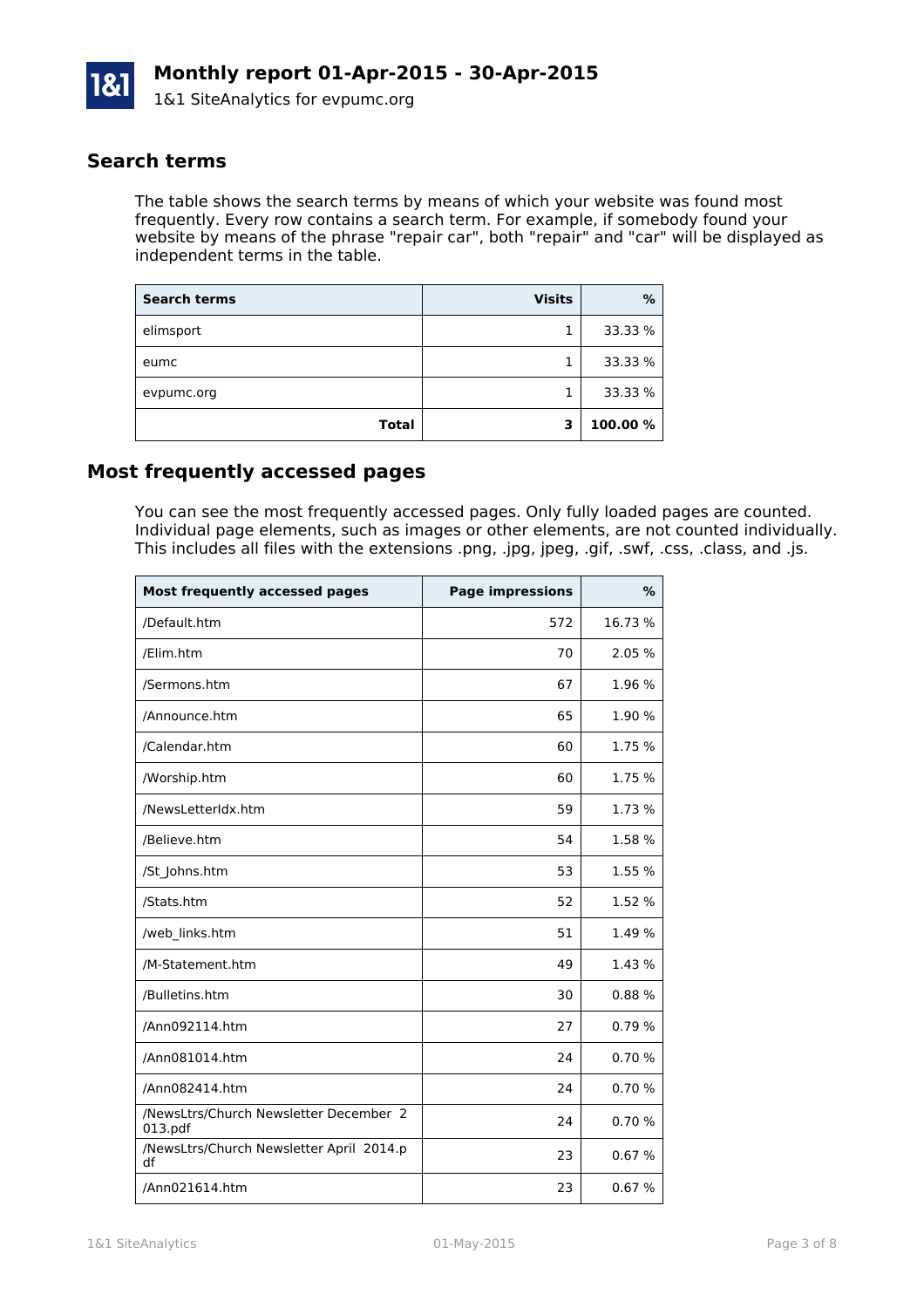# **Monthly report 01-Apr-2015 - 30-Apr-2015**

1&1 SiteAnalytics for evpumc.org

1&1

| <b>Most frequently accessed pages</b>             | <b>Page impressions</b> | %       |
|---------------------------------------------------|-------------------------|---------|
| /Ann062214.htm                                    | 23                      | 0.67%   |
| /Ann011214.htm                                    | 22                      | 0.64%   |
| /Ann011914.htm                                    | 22                      | 0.64%   |
| /Ann031614.htm                                    | 22                      | 0.64%   |
| /Ann020214.htm                                    | 22                      | 0.64%   |
| /Ann022314.htm                                    | 22                      | 0.64%   |
| /Ann060814.htm                                    | 22                      | 0.64%   |
| /Ann091414.htm                                    | 22                      | 0.64%   |
| /Ann090714.htm                                    | 22                      | 0.64%   |
| /NewsLtrs/Church Newsletter January 2014<br>.pdf  | 22                      | 0.64%   |
| /Ann083114.htm                                    | 22                      | 0.64%   |
| /Ann051814.htm                                    | 21                      | 0.61%   |
| /Ann010514.htm                                    | 21                      | 0.61%   |
| /Elim-HISTORY.htm                                 | 21                      | 0.61%   |
| /Ann071314.htm                                    | 21                      | 0.61%   |
| /Ann050414.htm                                    | 21                      | 0.61%   |
| /valley_views0913.htm                             | 21                      | 0.61%   |
| /Ann033014.htm                                    | 21                      | 0.61%   |
| /NewsLtrs/Church Newsletter December 2<br>014.pdf | 21                      | 0.61%   |
| /Ann012614.htm                                    | 21                      | 0.61%   |
| /Stats/Siteanalytics_Jun012013.pdf                | 20                      | 0.58%   |
| /Ann072014.htm                                    | 20                      | 0.58%   |
| /Ann020914.htm                                    | 20                      | 0.58 %  |
| /Ann080314.htm                                    | 20                      | 0.58%   |
| /CalendarOld.htm                                  | 20                      | 0.58%   |
| /Ann061514.htm                                    | 20                      | 0.58%   |
| /Ann040614.htm                                    | 20                      | 0.58%   |
| /Ann042714.htm                                    | 20                      | 0.58%   |
| /Ann072714.htm                                    | 20                      | 0.58%   |
| Other                                             | 1,420                   | 41.53 % |
| <b>Total</b>                                      | 3,419                   | 100.00% |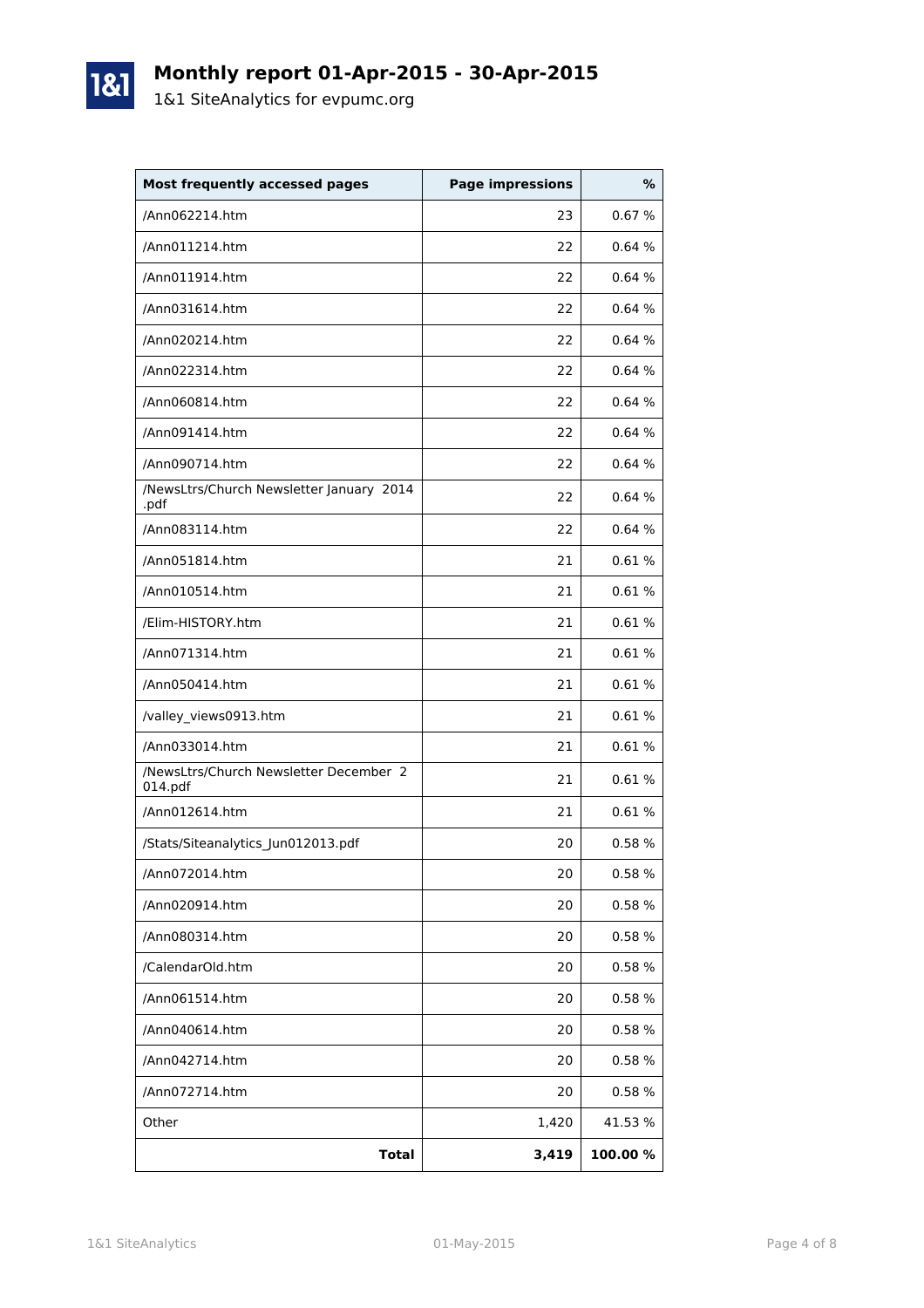

### **Monthly report 01-Apr-2015 - 30-Apr-2015**

1&1 SiteAnalytics for evpumc.org

#### **Browsers**

This chart shows the browsers used by your visitors. For example, this helps you to identify the browsers for which you need to optimise your website.



| <b>Browsers</b>         | <b>Visits</b> | %        |
|-------------------------|---------------|----------|
| <b>General Crawlers</b> | 189           | 33.39 %  |
| Chrome                  | 153           | 27.03 %  |
| Firefox                 | 67            | 11.84 %  |
| Internet Explorer       | 49            | 8.66 %   |
| Mozilla 5               | 34            | 6.01 %   |
| Majestic-12 Web Crawler | 9             | 1.59 %   |
| Opera                   | 6             | 1.06 %   |
| iPad                    | 5             | 0.88%    |
| iPhone                  | 4             | 0.71%    |
| Other                   | 50            | 8.83 %   |
| Total                   | 566           | 100.00 % |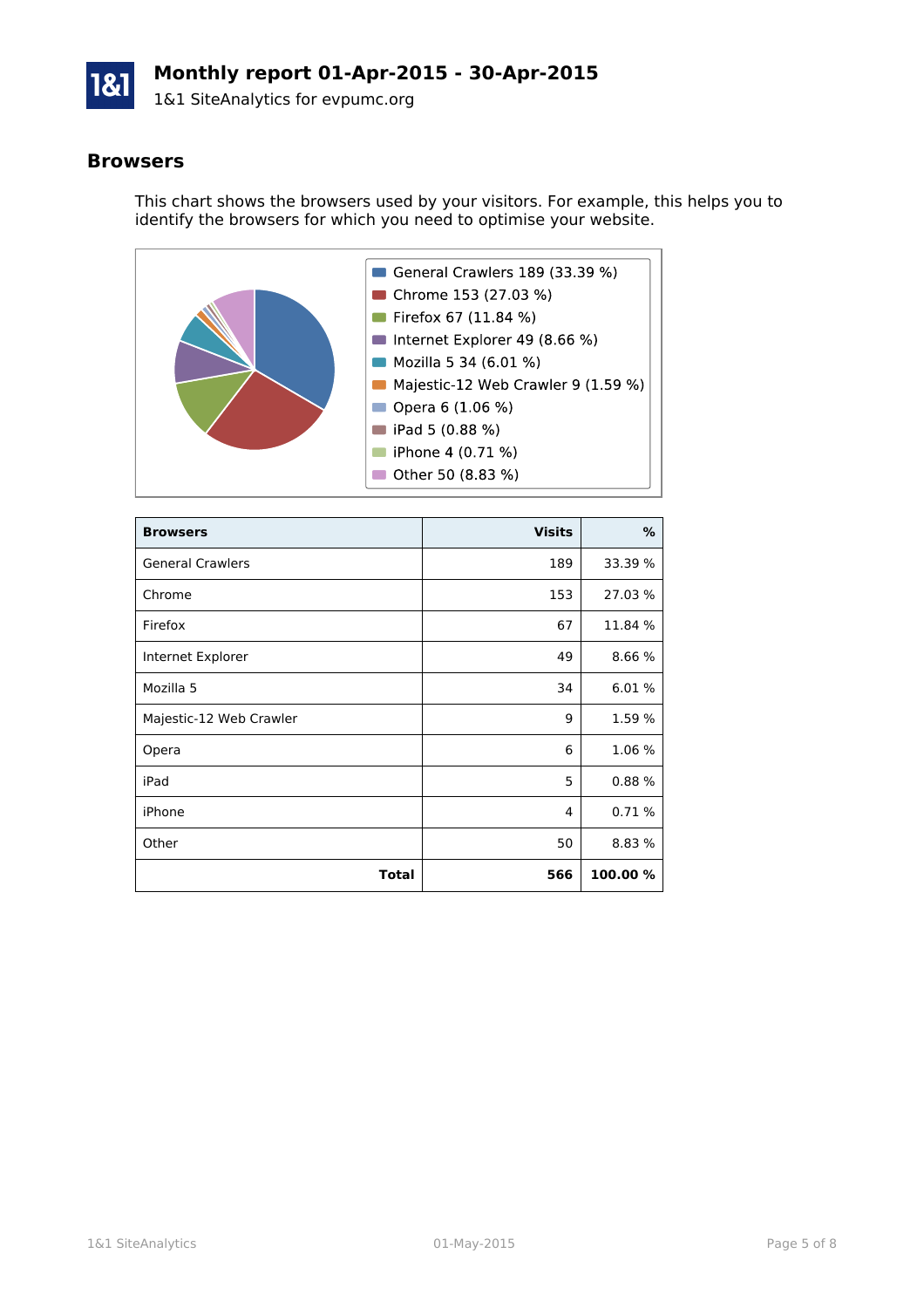# **Monthly report 01-Apr-2015 - 30-Apr-2015**

1&1 SiteAnalytics for evpumc.org

## **Operating systems**

You can see the operating systems used by your visitors. This information helps you to find out for which operating systems you may need to optimise your website.



| <b>Operating systems</b> | <b>Visits</b> | $\%$     |
|--------------------------|---------------|----------|
| Windows 7                | 112           | 7.69 %   |
| Linux                    | 91            | 6.25 %   |
| Windows XP               | 69            | 4.74 %   |
| iPhone                   | 58            | 3.98 %   |
| Windows NT               | 45            | 3.09%    |
| Windows Vista            | 9             | 0.62%    |
| Windows 8                | 8             | 0.55%    |
| Mac OS X                 | 6             | 0.41%    |
| iPad                     | 5             | 0.34%    |
| Other                    | 1,054         | 72.34 %  |
| <b>Total</b>             | 1,457         | 100.00 % |

### **Referring pages**

You can see the pages that referred your visitors to your website. Referring pages may be other websites or search engines. The complete URL is displayed.

| <b>Referring pages</b> | <b>Visits</b> | %       |
|------------------------|---------------|---------|
| www.google.com/        | 11            | 47.83 % |
| www.google.com/url     | 4             | 17.39 % |
| www.bing.com/search    | 3             | 13.04 % |
| yandex.ru/clck/jsredir |               | 8.70 %  |
| www.search.ask.com/web |               | 4.35 %  |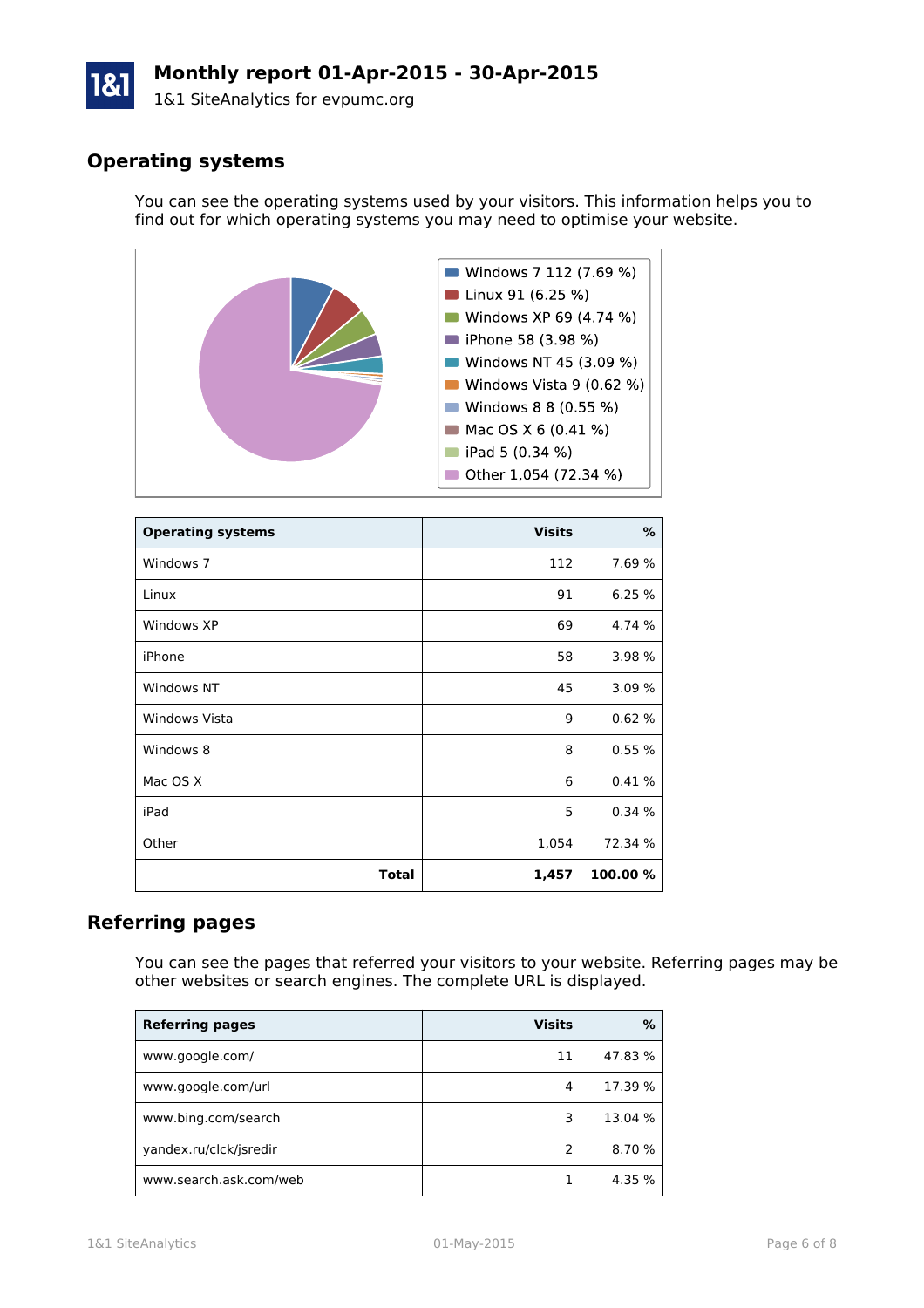

| <b>Referring pages</b>             | <b>Visits</b> | %        |
|------------------------------------|---------------|----------|
| evpto.org                          |               | 4.35 %   |
| www.susumc.org/index.php/lewisburg |               | 4.35 %   |
| Total                              | 23            | 100.00 % |

### **Visits from continents**

This analysis shows which continents your visitors come from.

| <b>Continents</b> | <b>Visits</b> | %        |
|-------------------|---------------|----------|
| North America     | 752           | 61.76%   |
| Europe            | 274           | 22.56 %  |
| Asia              | 191           | 15.68%   |
| <b>Total</b>      | 1,217         | 100.00 % |

## **Visits from countries**

This analysis shows which countries your visitors come from. This information indicates the countries that your website should focus on or the countries for which it still needs to be optimised.

| <b>Countries</b>     | <b>Visits</b> | %        |
|----------------------|---------------|----------|
| <b>United States</b> | 748           | 61.46 %  |
| China                | 190           | 15.61 %  |
| France               | 113           | 9.32 %   |
| Russia               | 83            | 6.80%    |
| Ukraine              | 49            | 3.99 %   |
| Czech Rep.           | 10            | 0.81%    |
| Germany              | 9             | 0.74 %   |
| Netherlands          | 4             | 0.37%    |
| Canada               | 4             | 0.30%    |
| Romania              | 3             | 0.22 %   |
| Lithuania            | $\mathbf{1}$  | 0.07%    |
| United Kingdom       | 1             | 0.07%    |
| Iraq                 | $\mathbf{1}$  | 0.07%    |
| Portugal             | $\mathbf{1}$  | 0.07%    |
| Belgium              | $\mathbf{1}$  | 0.07%    |
| <b>Total</b>         | 1,217         | 100.00 % |